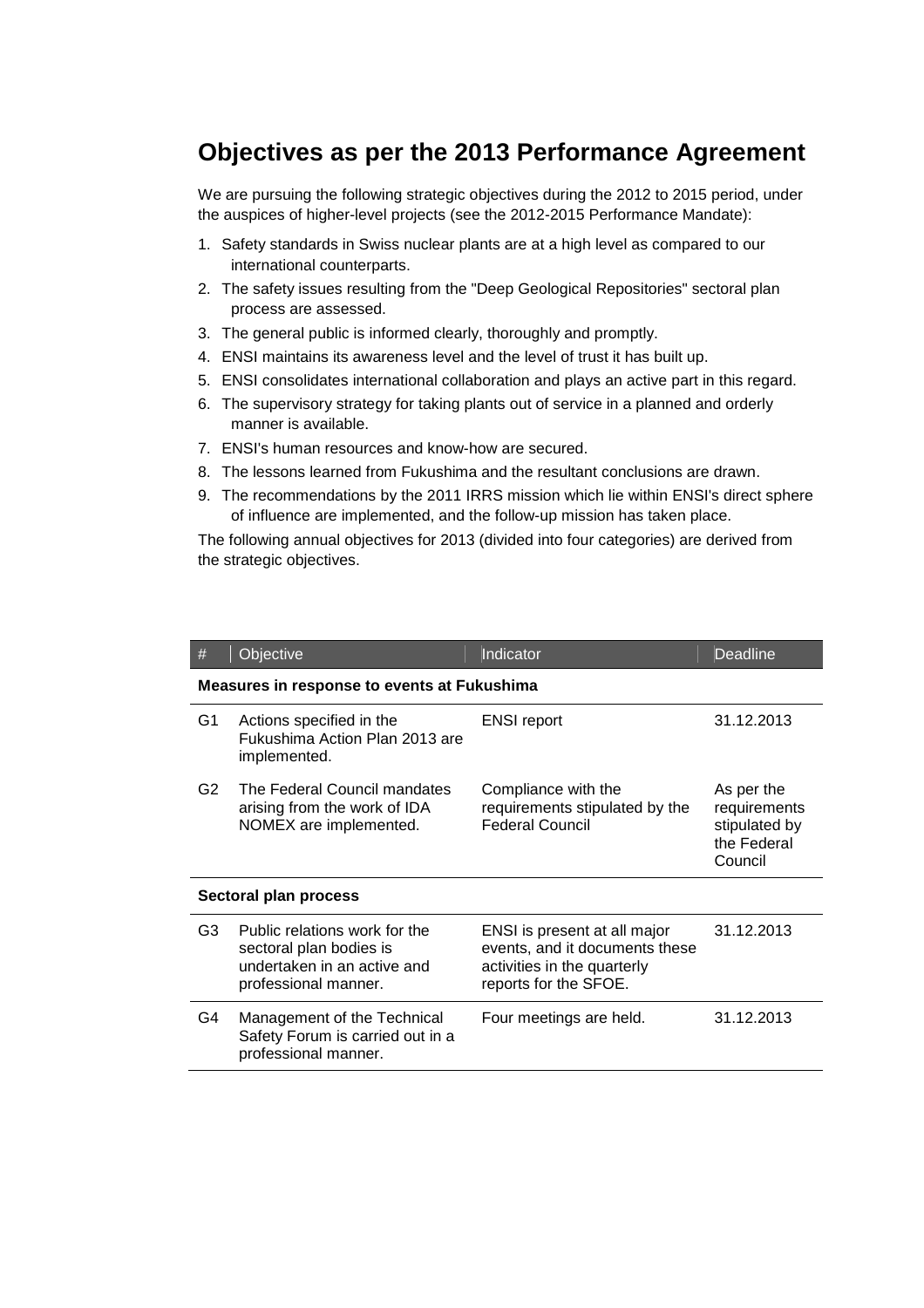| #                                     | Objective                                                                                                         | Indicator                                                                                                                | <b>Deadline</b>                                    |  |  |  |
|---------------------------------------|-------------------------------------------------------------------------------------------------------------------|--------------------------------------------------------------------------------------------------------------------------|----------------------------------------------------|--|--|--|
| <b>Periodic Safety Reviews (PSR)</b>  |                                                                                                                   |                                                                                                                          |                                                    |  |  |  |
| A <sub>1</sub>                        | <b>PSR KKM: ENSI's</b><br>comment is published.                                                                   | Publication of ENSI's<br>comment                                                                                         | 31.12.2013                                         |  |  |  |
| A2                                    | <b>PSR KKB: Basic review</b><br>of those parts of the<br>PSR KKB submitted at<br>the end of 2012 is<br>completed. | File Note with results<br>of the basic review of<br>those parts of the<br><b>PSR KKB submitted</b><br>at the end of 2012 | 31.12.2013                                         |  |  |  |
| Change projects in the nuclear plants |                                                                                                                   |                                                                                                                          |                                                    |  |  |  |
| A3                                    | Applications for<br>changes to plants are<br>assessed on schedule,<br>as per the detailed<br>planning.            | Compliance with<br>deadlines                                                                                             | Deadlines as<br>per ENSI's<br>detailed<br>planning |  |  |  |
| Preparations for decommissioning work |                                                                                                                   |                                                                                                                          |                                                    |  |  |  |
| A4                                    | Guideline G17 is in<br>force                                                                                      | Publication of<br>Guideline G17                                                                                          | 31.12.2013                                         |  |  |  |

| #                                                              | Objective                                                                                                                              | Indicator                                         | Deadline   |  |  |
|----------------------------------------------------------------|----------------------------------------------------------------------------------------------------------------------------------------|---------------------------------------------------|------------|--|--|
| <b>IRRS 2011: implementation of measures</b>                   |                                                                                                                                        |                                                   |            |  |  |
| F <sub>1</sub>                                                 | The measures defined in the<br><b>IRRS Action Plan are</b><br>implemented.                                                             | Compliance with deadlines                         | 31.12.2013 |  |  |
| Sixth Review Meeting on the Convention on Nuclear Safety (CNS) |                                                                                                                                        |                                                   |            |  |  |
| F <sub>2</sub>                                                 | The Swiss National Report for<br>the 6 <sup>th</sup> CNS Review Meeting is<br>submitted on time.                                       | Report uploaded to the CNS<br>website of the IAEA | 01.09.2013 |  |  |
| Human capital development                                      |                                                                                                                                        |                                                   |            |  |  |
| F <sub>3</sub>                                                 | The concept to ensure the<br>necessary resources in the<br>medium and long terms, as<br>approved by the ENSI Board, is<br>implemented. | Compliance with deadlines                         | 31.12.2013 |  |  |
| <b>ENSI's Guiding Principles</b>                               |                                                                                                                                        |                                                   |            |  |  |
| F4                                                             | <b>ENSI's Guiding Principles are</b><br>drawn up.                                                                                      | Guiding Principles in force                       | 31.12.2013 |  |  |